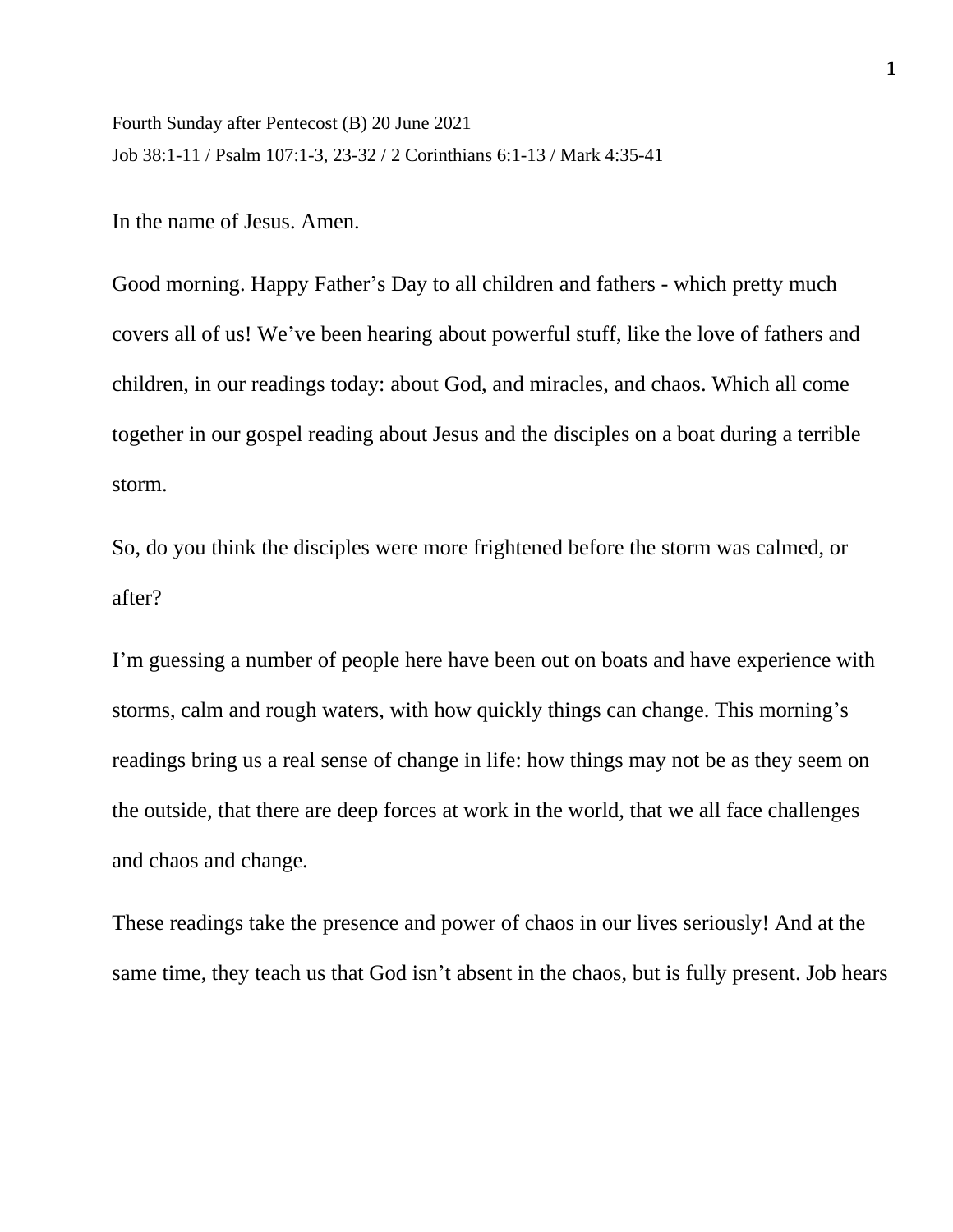God's voice coming out of a whirlwind, reaching out and showing that God creates *and* controls the chaos. In the psalm, we hear how the Lord both raises and calms the seas and the winds, bringing the people safely home again.

Chaos is scary - it can make us wonder whether God is with us or not. Maybe not all of us have experienced a bad storm on the water, but perhaps we've lived through a drought or flood, a blizzard, a tornado or hurricane. Or, we may have known the chaos of racial division, political volatility, economic and food insecurity, domestic violence, or addiction.

All these threaten our capacity to love and care for each other and the world. Chaos can try to pull us away from the hope of God, to drown out the promises God makes to never let us go, no matter what, to always be with us.

Saint Paul's dealing with the political reality of life under the Romans when he reminds the Corinthians to lean into Jesus' presence, that Jesus' caring calls them into an openhearted faith that recognizes life's difficulties. Living the gospel isn't solitary work; it takes solidarity to stand up against a culture that doesn't respect the values of God's justice, and to endure its punishment. And to recognize that it's hidden faith, not outward appearance, that brings us abundant life.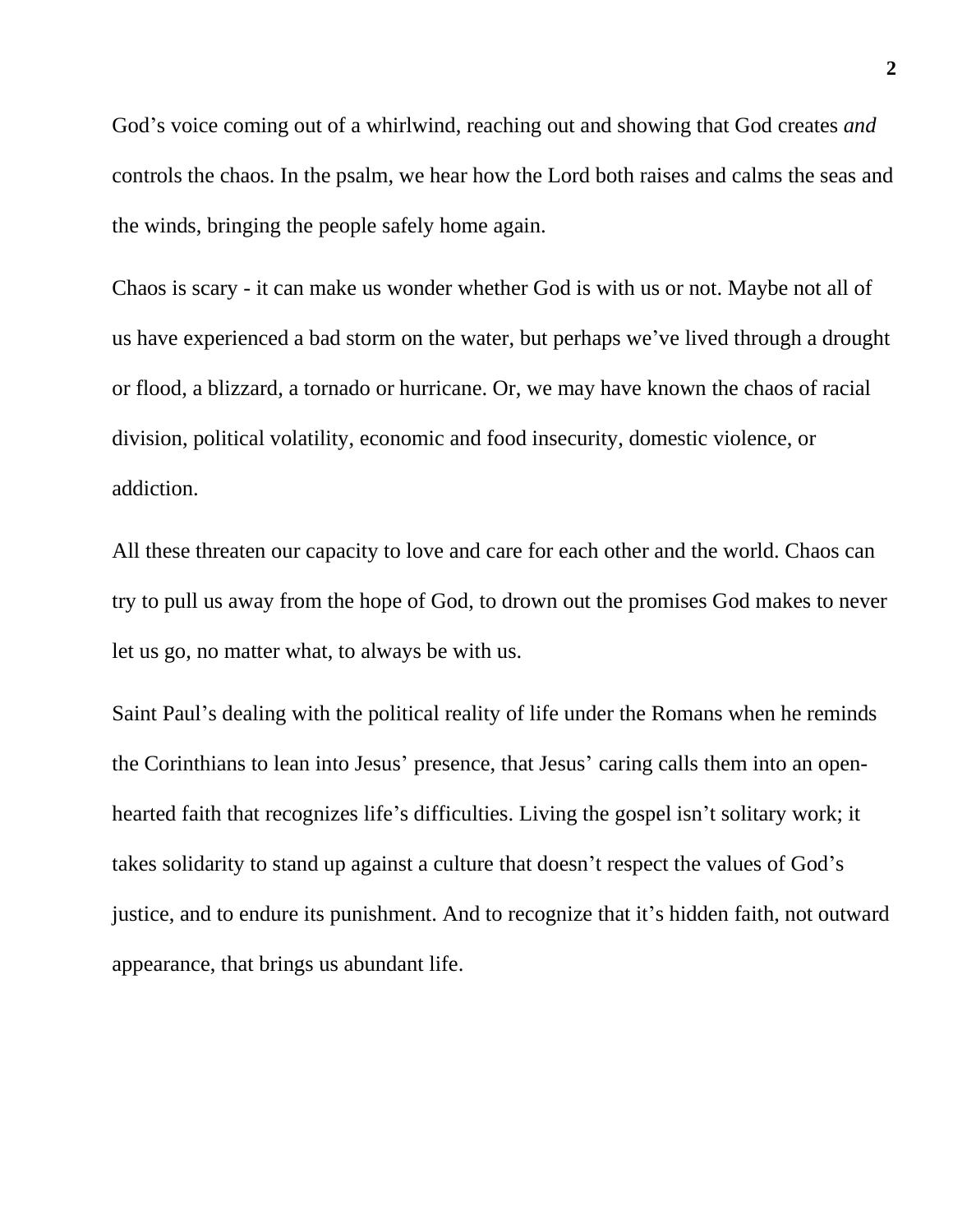But back to our disciples, out in a boat on what started as calm water. It turns into the boat ride from hell as a windstorm arises and the boat is swamped. We see the disciples' fear as they wake Jesus, asking, "Do you not care that we are perishing?" We're dying here, Jesus! It makes sense; we tend to fear things that are unknown, or challenging, or threatening.

But after Jesus brings the waters to a dead calm with the words "Peace! Be still!" that miracle seems to leave the disciples just as afraid as before. From terror of dying, now they're in a kind of holy awe - "Who *is* this, that even the wind and the sea obey him?" They're experiencing the fear of being in the presence of the living God.

In Saint Mark's Gospel the disciples don't recognize who Jesus is, despite all the teachings and healing and miracles, until the crucifixion, after the centurion speaks the truth, that this man was the Son of God.

In ancient times weather was considered a sort of divine control over nature. By Jesus' time, it was understood the creator of the universe controlled nature. Within the last few centuries geology and meteorology demystified weather, and nowadays we all have Doppler radar on our phones in our pockets.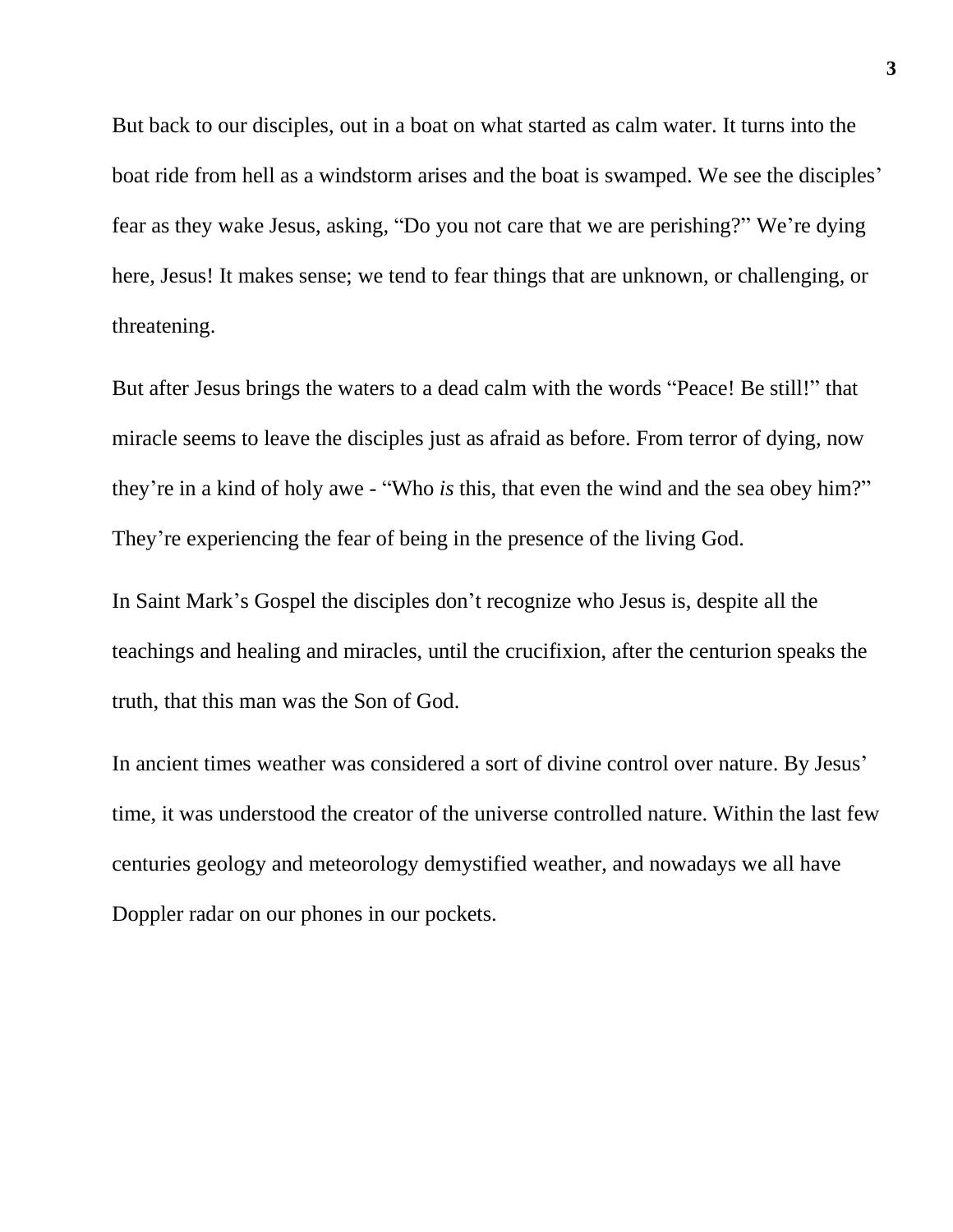The miracle Jesus performs in our reading doesn't calm the disciples; for that matter, the other miracles they've seen don't help them know what to expect from Jesus or who he is. Miracles can be ambiguous, even dangerous.

In the book Peace Like a River, by Leif Enger, the story's narrator, says, "Real miracles bother people, like strange sudden pains unknown in medical literature. . .They rebut every rule all we good citizens take comfort in. Lazarus obeying orders and climbing up out of the grave - now there's a miracle, and you can bet it upset a lot of folks who were standing around at the time."

Miracles may upset the status quo. That may be what the disciples feel, somewhere between awe and terror: the fear of being changed.

They're right to fear, because Jesus is indeed asking the disciples to change. The reason they're even on that boat is, Jesus is taking them from familiar territory, Capernaum, to the foreign land of the Garasenes, where few rabbis would venture. Jesus is relentless in his pursuit of caring for all of God's children, and in the process he's moving his followers from being fishermen to disciples. He's preparing them to welcome a kingdom completely different from what they'd expected or wanted.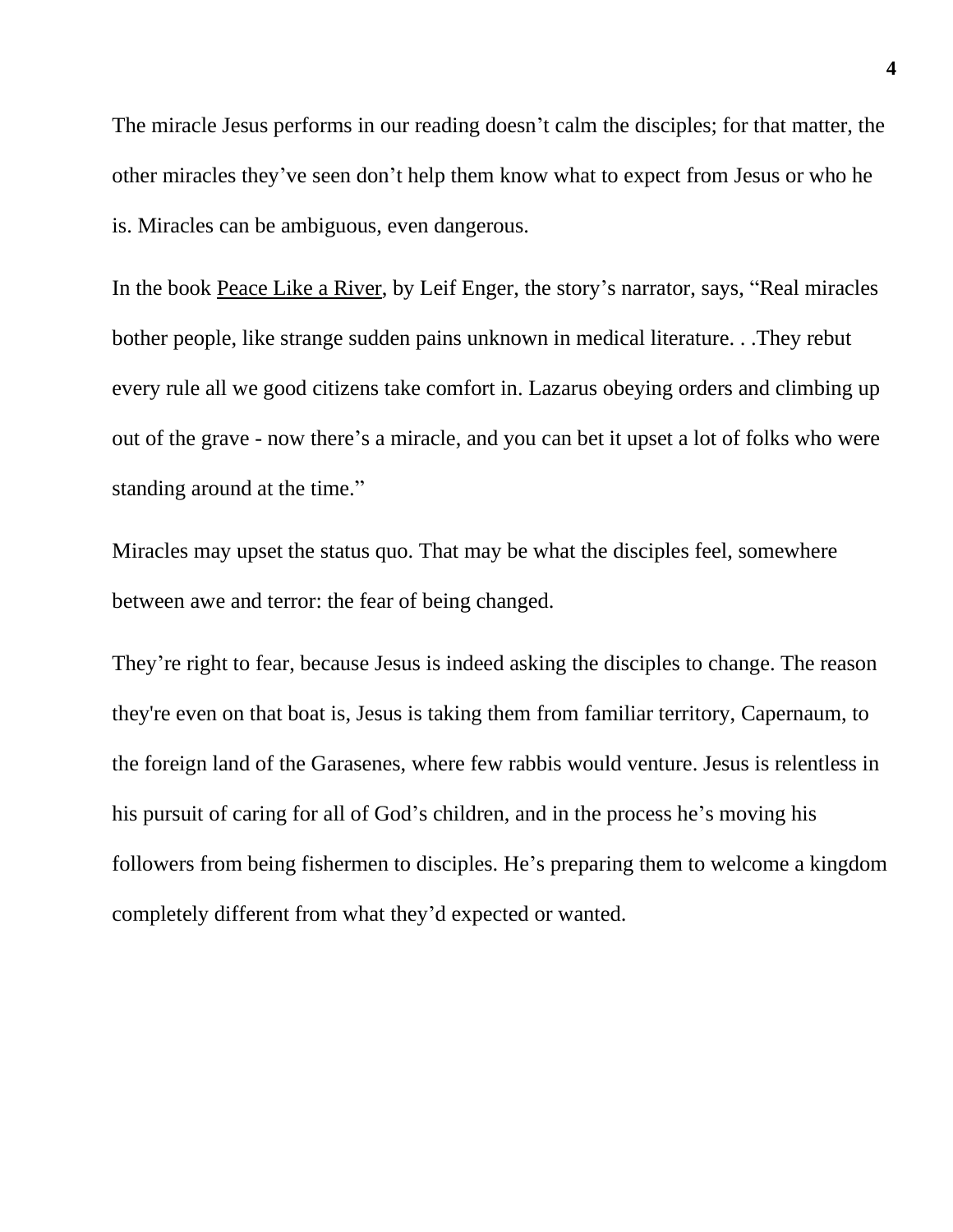The change they're facing is real, and difficult, and inevitable. This is becoming clear as they see that the one who's asking them to change has control over the wind and the waves, is indeed the Holy One of God. That change will ultimately transform the followers, but they probably don't see that yet.

Many of us may fear change. Not the changes we plan for and anticipate, or even unexpected change, perhaps life-threatening. The change we may fear is the change that occurs when *we* are encountered by the living God and know that life will never be the same again.

One of my classmates in seminary who did his vicarage year on the North Shore in Nassau and now pastors a church in South Dakota, had the same call experience I had. We're of similar age, and both had a strong sense of call for years, that we each decided not to follow for years, until we each came to feel it was just overwhelming and we had to act on it. He used to say, "Don't ignore that call, because God's not going to stop just because you ignore it. God isn't *ever* going to leave you alone until you say, oh OKAY!" In today's world, we tend to have a hard time with miracles, wanting to overlook them as examples of a bygone culture, like demons now being described as metal illness, to make